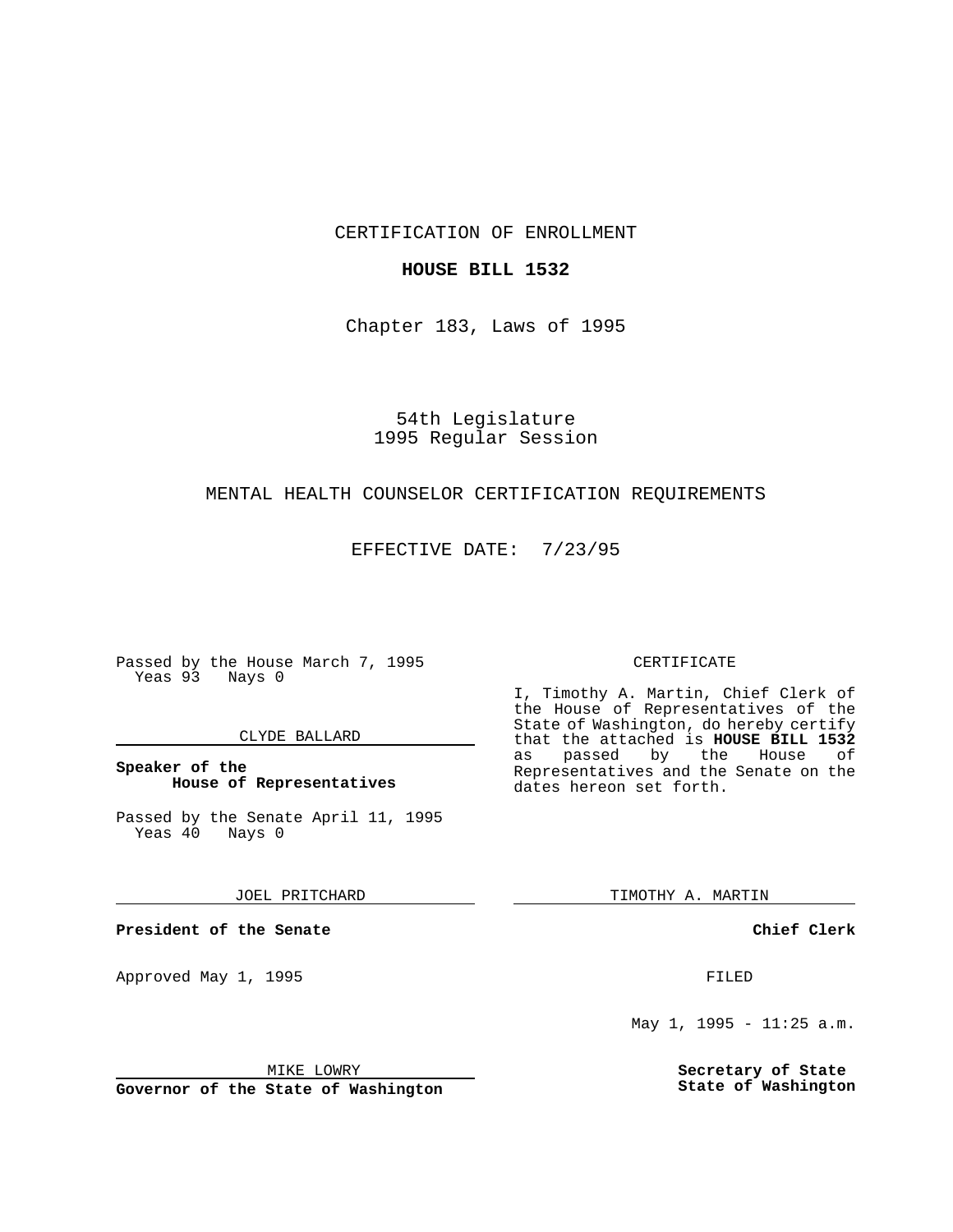# **HOUSE BILL 1532** \_\_\_\_\_\_\_\_\_\_\_\_\_\_\_\_\_\_\_\_\_\_\_\_\_\_\_\_\_\_\_\_\_\_\_\_\_\_\_\_\_\_\_\_\_\_\_

\_\_\_\_\_\_\_\_\_\_\_\_\_\_\_\_\_\_\_\_\_\_\_\_\_\_\_\_\_\_\_\_\_\_\_\_\_\_\_\_\_\_\_\_\_\_\_

Passed Legislature - 1995 Regular Session

**State of Washington 54th Legislature 1995 Regular Session By** Representatives Dyer, Dellwo, Ballasiotes, Cody, Cooke and Thibaudeau

Read first time 01/30/95. Referred to Committee on Health Care.

1 AN ACT Relating to the certification of mental health counselors; 2 and amending RCW 18.19.120.

3 BE IT ENACTED BY THE LEGISLATURE OF THE STATE OF WASHINGTON:

4 **Sec. 1.** RCW 18.19.120 and 1991 c 3 s 27 are each amended to read 5 as follows:

6 (1) The department shall issue a certified mental health counselor 7 certificate to any applicant meeting the following requirements:

8 (a) A master's or doctoral degree in mental health counseling ((or 9 a related field from an approved school, or completion of at least 10 thirty graduate semester hours or forty-five graduate quarter hours in 11 the field of mental health counseling or the substantial equivalent in 12 both subject content and extent of training;

13 (b) Postgraduate supervised mental health counseling practice that 14 meets standards established by the secretary;

15 (c) Qualification by an examination, submission of all necessary 16 documents, and payment of required fees; and

17 (d) Twenty-four months of postgraduate professional experience 18 working in a mental health counseling setting that meets the 19 requirements established by the secretary.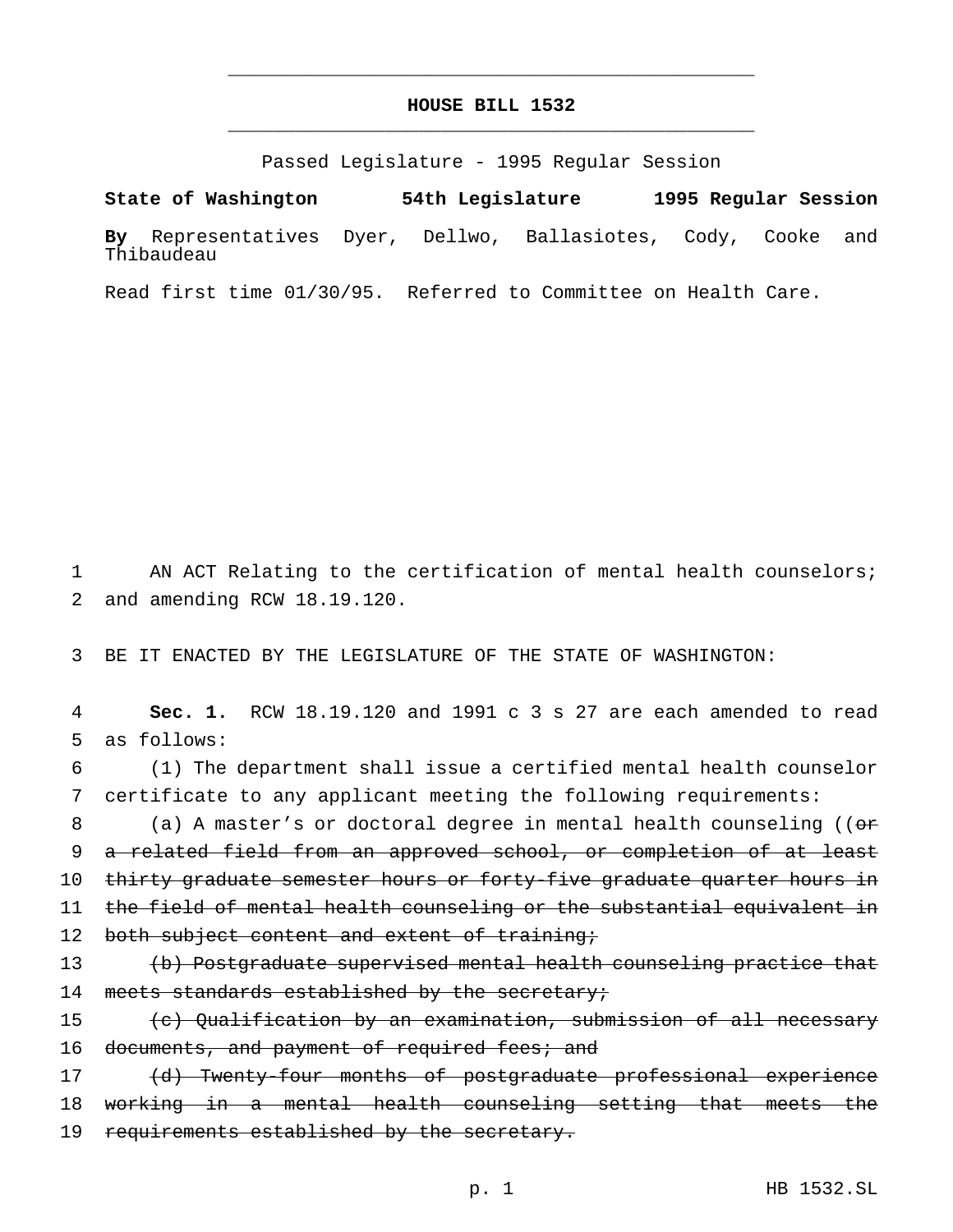(2) No applicant may come before the secretary for examination without the initial educational and supervisory credentials as required 3 by this chapter, except that applicants completing a master's or doctoral degree program in mental health counseling or a related field from an approved graduate school before or within eighteen months of July 26, 1987, may qualify for the examination.

 (3) For one year beginning on July 26, 1987, a person may apply for certification without examination. However, if the applicant's 9 credentials are not adequate to establish competence to the secretary's satisfaction, the secretary may require an examination of the applicant during the initial certification period. For the initial certification 12 period, an applicant shall:

13 (a) Submit a completed application as required by the secretary, 14 who may require that the statements on the application be made under 15 oath, accompanied by the application fee set by the secretary in 16 accordance with RCW 43.70.250;

17 (b) Have a master's or doctoral degree in counseling or a related 18 field from an approved school; and

19 (c) Have submitted a completed application as required by the 20 secretary accompanied by the application fee set by the secretary and 21 a request for waiver from the requirements of (b) of this subsection, 22 with documentation to show that the applicant has alternative training 23 and experience equivalent to formal education and supervised experience 24 required for certification.)) or a behavioral science master's or 25 doctoral degree in a related field with the program equivalency as 26 determined by rule by the department based on nationally recognized 27 standards; and

28 (b) Two years of postgraduate practice of counseling under the 29 supervision of a qualified mental health counselor-supervisor or other 30 mental health professional deemed appropriate by the secretary that may 31 be accumulated concurrently with completion of the required program 32 equivalency; and

33 (c) Qualification by an examination, submission of all necessary 34 documents, and payment of required fees.

 $((+4))$   $(2)$  Certified mental health counseling practice is that 36 aspect of counseling that involves the ((rendering to individuals, groups, organizations, corporations, institutions, government agencies, or the general public a mental health counseling service emphasizing a wellness model rather than an illness model in the application of